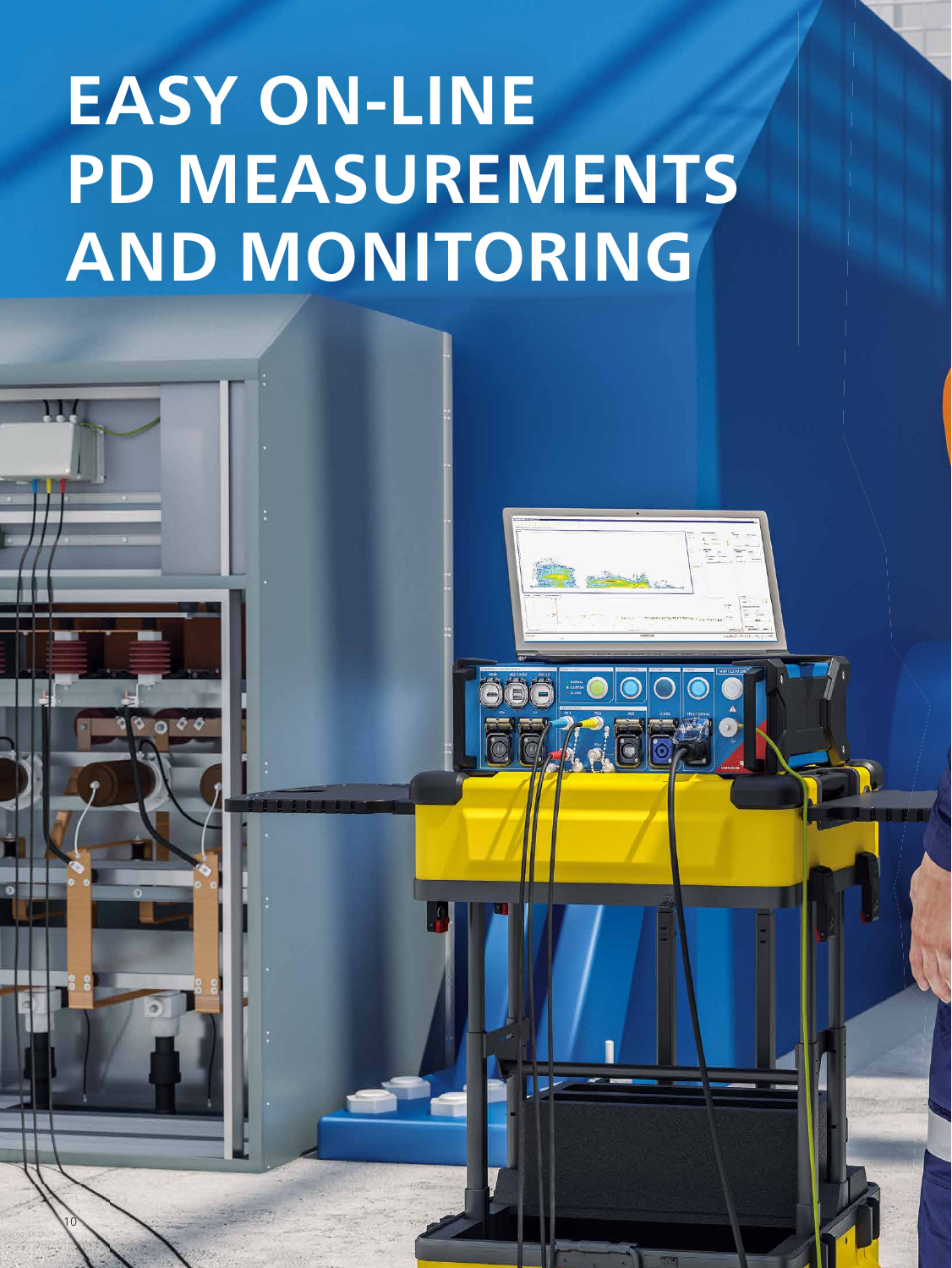Our new MONTESTO 200 combines on-line partial discharge (PD) measurements and temporary PD monitoring into one portable system. Frank Zokoll, MONTESTO 200 Product Manager and Head of our PD Services Team, describes what makes the system so easy to set up and use in the field on various electrical assets.

#### **Meeting customer requirements**

"In the past, we received one critical piece of feedback from customers: Even though they considered PD monitoring beneficial for trending insulation conditions in their electrical assets, system installation and data analysis were often too complicated and time-consuming for many users," explains Frank. "In addition, customers wanted a system that is more flexible for short-term and long-term use on multiple assets, rather than investing in multiple systems," he adds. "That is when we decided to develop a portable on-line PD measurement and monitoring system that is easier to install and use on various assets in the field."

#### **one system for various assets**

"MONTESTO 200 is compact and lightweight, making it easy to transport from one asset to another for both on-line PD measurements and temporary monitoring," Frank describes. "It includes all the necessary connection cables in a wheeled case with a built-in work surface."

*«MONTESTO 200 is connected to pre- installed PD sensors via a terminal box for easy on-line PD measurements.»*



**frank Zokoll** Product Manager, OMICRON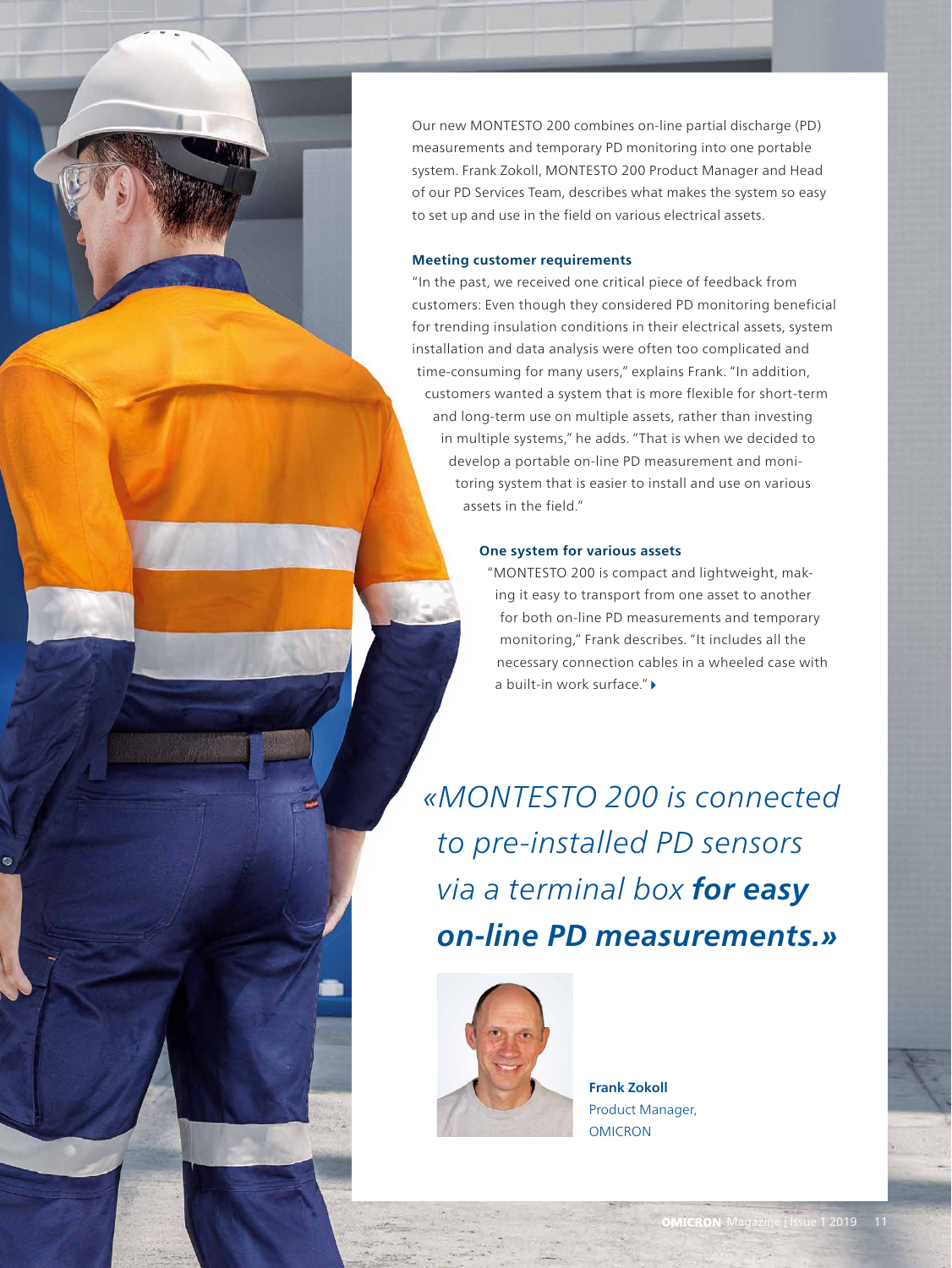

*« The user-friendly software simplifies system setup, PD data analysis and reporting.»*

**frank Zokoll** Product Manager, OMICRON

"MONTESTO 200 is IP65 rated, so it can be used both indoors and outdoors on various medium-voltage and high-voltage electrical assets under load, including motors and generators, power transformers and power cables. This versatility makes it possible for you to only invest in one system for assessing the insulation condition status of electrical assets throughout a utility or industrial plant."

#### **plug-and-play connections**

"MONTESTO 200 is designed to be used with a variety of PD measurement sensors, including coupling capacitors, bushing tap sensors, UHF sensors, and high-frequency current transformers," says Frank. "These PD measurement sensors are permanently installed and connected to a specially-designed terminal box, which is also permanently installed and grounded at the asset."

"Whenever you want to perform PD measurements or temporary

PD monitoring on the asset, you simply connect MONTESTO 200 to the terminal box. This enables you to make safe and convenient plug-andplay connections while the asset is on line to avoid unnecessary downtime during setup."

#### **Easy on-site PD measurements**

"MONTESTO 200 can be powered using either AC power from a wall socket or by a universal 12-volt DC battery," Frank describes. "It performs multi-channel PD measurements to gather more details for a reliable analysis. The system's wide measurement frequency range can be freely adjusted using a laptop or tablet to ensure an optimal signal-to-noise ratio. PD measurement data streams can also be recorded and replayed later for a detailed analysis."

#### **Remote monitoring setup and data access**

"For temporary PD monitoring, MONTESTO 200 can easily be mounted to a surface on or near the asset

using the mounting brackets or magnets that are included with it. You can simply connect it to the terminal box and leave it unattended."

#### **Built-in computer**

"MONTESTO 200 features a builtin computer that makes long-term data collection and archiving possible," he adds. "With the system's convenient web interface, you can access this computer from any remote location to set up monitoring sessions or view the collected PD data. You can also configure the system to automatically send email alarm notifications when PD levels exceed user-defined thresholds."

#### **user-friendly software**

"The user-friendly MONTESTO 200 software simplifies system setup, PD data analysis and reporting. Unique software features, such as 3PARD (3-Phase Amplitude Relation Diagram) and Automatic Cluster Separation, automatically separate noise from PD signals to help